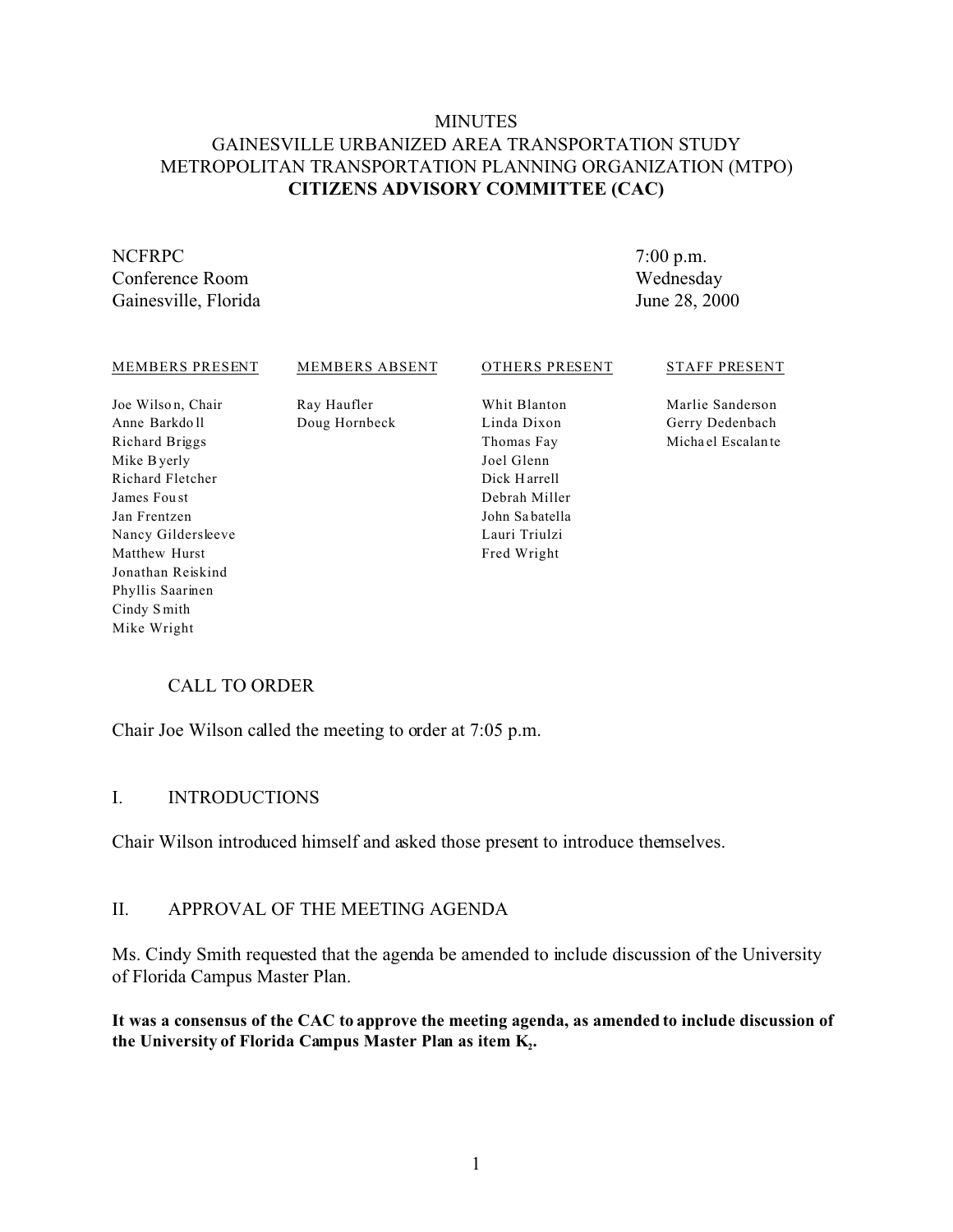### III. APPROVAL OF THE MAY 24, 2000 MINUTES

#### **ACTION: Jon Reiskind moved to approve the May 24, 2000 minutes. Jan Frentzen seconded; motion passed unanimously.**

#### IV. CHAIRMAN'S REPORT

Mr. Gerry Dedenbach, MTPO Senior Transportation Planner, announced that the next MTPO meeting is July 13 at 1:30 p.m. and the next CAC meeting is July 19 at 7:00 p.m.

#### V. AGENDA ITEMS TO BE DISCUSSED- LISTED IN ORDER OF IMPORTANCE

# C. NW 39TH AVENUE / I-75 INTERCHANGE

Mr. Dedenbach stated that FDOT is requesting recommendations from the MTPO on three lighting alternatives for the NW 39<sup>th</sup> Avenue / I-75 interchange.

Mr. Joel Glenn, FDOT Environmental Management Engineer, and Ms. Debrah Miller, FDOT Project Engineer, discussed the three lighting alternatives for the NW 39<sup>th</sup> Avenue / I-75 interchange and answered questions.

#### **ACTION: Cindy Smith moved to recommend that the MTPO request that FDOT implement the conventional lighting alternative because of its more economical life cycle and maintenance costs. Matthew Hurst seconded; motion passed unanimously.**

# D. LONG RANGE PLAN UPDATE

Mr. Whit Blanton, Renaissance Planning Group, Inc. Vice President, discussed possible transportation system modifications for the Year 2020 Long Range Transportation Plan urban form alternatives and answered questions. He noted several concerns and said that he would incorporate the TAC members' suggestions into the alternatives testing. Mr. Blanton discussed the Year 2020 Long Range Transportation Plan task timelime.

#### **ACTION: Cindy Smith moved to recommend that the MTPO approve the integrated land-use and transportation alternatives incorporating the discussed modifications. Richard Fletcher seconded; motion passed unanimously.**

Mr. Thomas Fay, Evergreen Cemetery Preservation Association President, discussed concerns with the Year 2020 Long Range Transportation Plan and the potential  $SE 16<sup>th</sup>$  Avenue projects near the cemetery. He requested that any extension of SE 16<sup>th</sup> Avenue be as far south of the cemetery property as possible in order to accommodate possible cemetery expansion.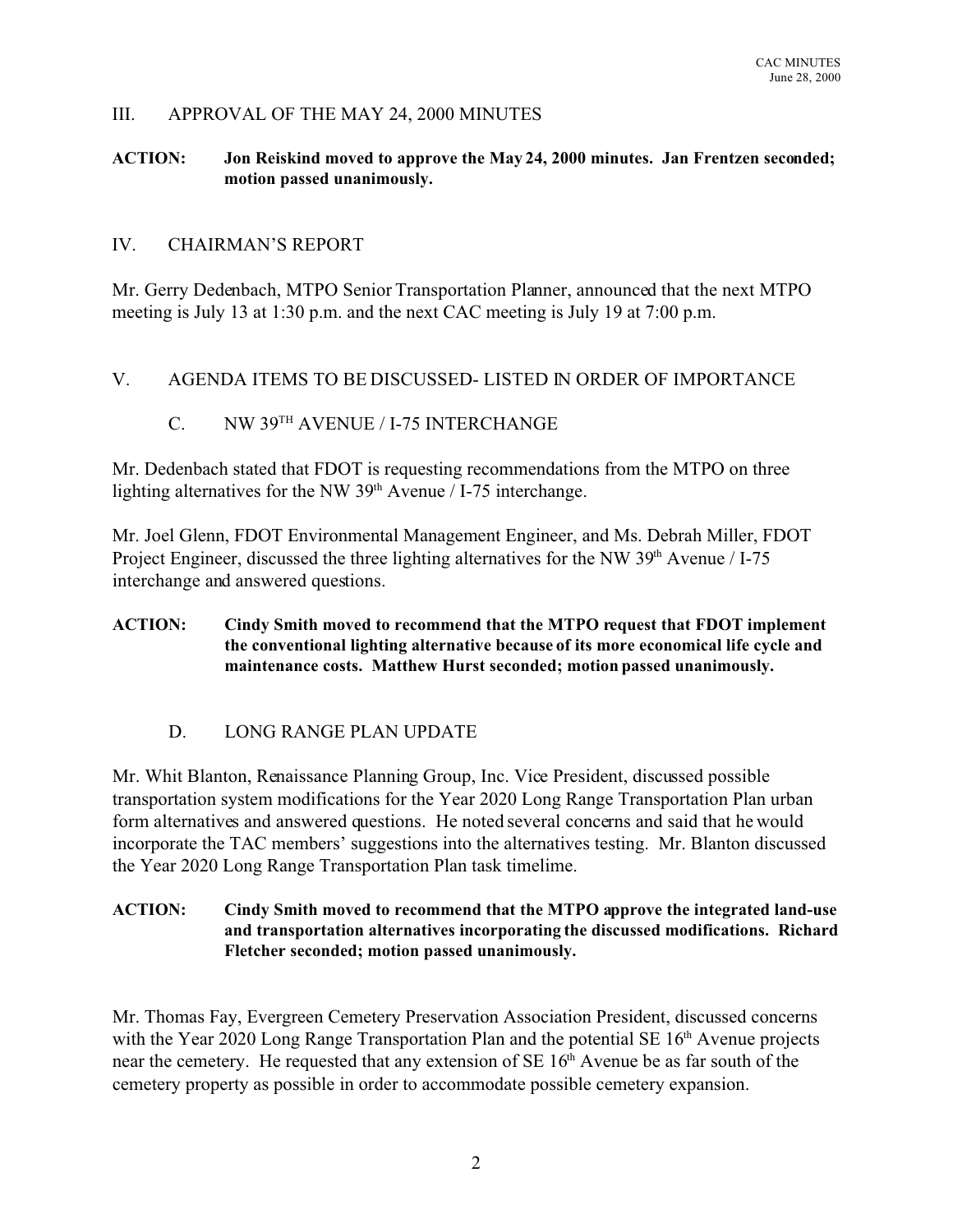# E. COUNTYWIDE BICYCLE MASTER PLAN

Ms. Linda Dixon, City of Gainesville Transportation Planning Analyst, discussed the status of the Countywide Bicycle Master Plan. She stated that surveys on bicycle level of service were available, in today's meeting packet, for the CAC members to complete and return at today's meeting.

# F. ALACHUA COUNTY COMPREHENSIVE PLAN

Mr. Dedenbach asked the CAC to contact County planning and/or public works staff to discuss any issues regarding the draft Alachua County Comprehensive Plan.

# G. HULL ROAD PROPOSED CROSS-SECTION

Mr. Dedenbach discussed the MTPO Design Team recommendation and the MTPO staff recommendation for the proposed Hull Road cross-section and answered questions.

### **ACTION: Anne Barkdoll moved to recommend that the MTPO request that FDOT implement the offset multiuse path incorporated in linear park concept as the proposed Hull Road cross-section. Cindy Smith seconded; motion passed unanimously.**

# H. 1999 BICYCLE USAGE TRENDS REPORT (BUTR)

Mr. Dedenbach discussed the BUTR and answered questions. He also discussed alternatives for providing transportation system planning for non-single occupant automotive vehicle modes.

- **ACTION: Anne Barkdoll moved to recommend that the MTPO approve the BUTR as a completed document and refer the development of nonautomotive transportation mode planning study alternatives to the TAC Subcommittee. Richard Briggs seconded; motion passed 11 to 2.**
	- I. LIST OF PRIORITY PROJECTS

Mr. Dedenbach stated that the TAC needs to develop recommendations for needed, but unfunded, transportation projects by its August 30 meeting. He said that the current draft List of Priority Projects identifies those projects which were programmed in the current FDOT Work Program.

# J. REGIONAL TRANSIT SYSTEM (RTS)- COMPRESSED NATURAL GAS

Mr. Dedenbach discussed using compressed natural gas in RTS buses and answered questions.